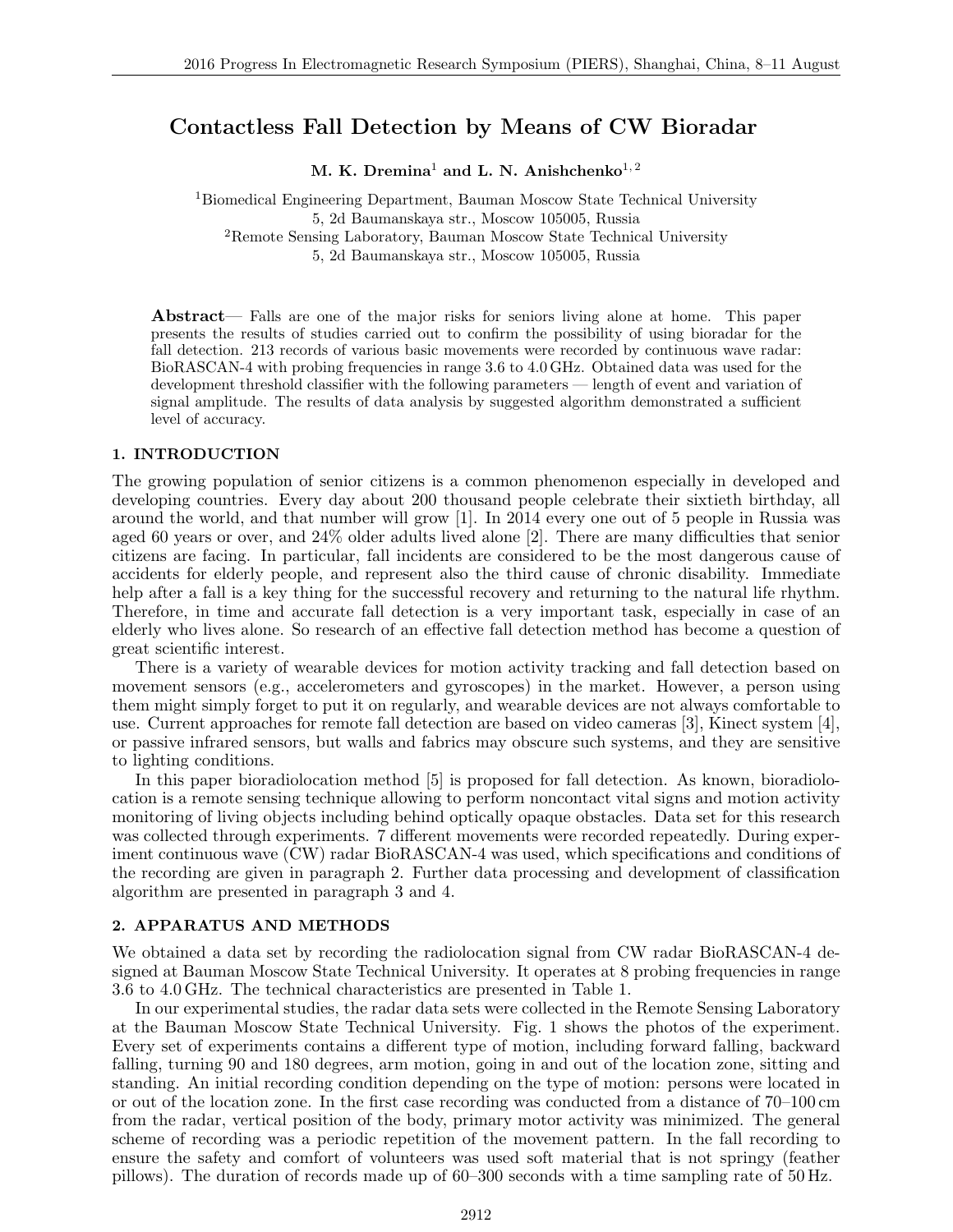| Number of frequencies                  |                   |
|----------------------------------------|-------------------|
| Frequency range                        | 3.6 to 4.0 GHz    |
| Dynamic range of the recording signals | $60\,\mathrm{dB}$ |
| Gain constant                          | $20\,\mathrm{dB}$ |
| RF output                              | $\rm < 3\,mW$     |
| Sensitivity                            | 1 mm              |

Table 1: Technical characteristics of bioradar BioRASCAN-4.



Figure 1: Photo of the experiment.

#### **3. EXPERIMENT RESULTS**

During experiments 213 records of following various motion patterns were obtained: 32 motion patterns going in and out of the location zone, 31 motion patterns turning 180 degrees, 23 motion patterns turning 90 degrees, 26 motion pattern sitting down and standing up, 43 patterns of arms movements, 30 forward falling patterns, 28 backward falling patterns. Obtained data records were reviewed at different frequencies (8 operating frequencies, each of them has two quadratures) (Fig. 2). A frequency of 3.8 GHz was chosen for further records processing through the signal to noise ratio.



Figure 2: Charts of signal records of backward falling pattern at 4 different carrier frequencies (I quadrature).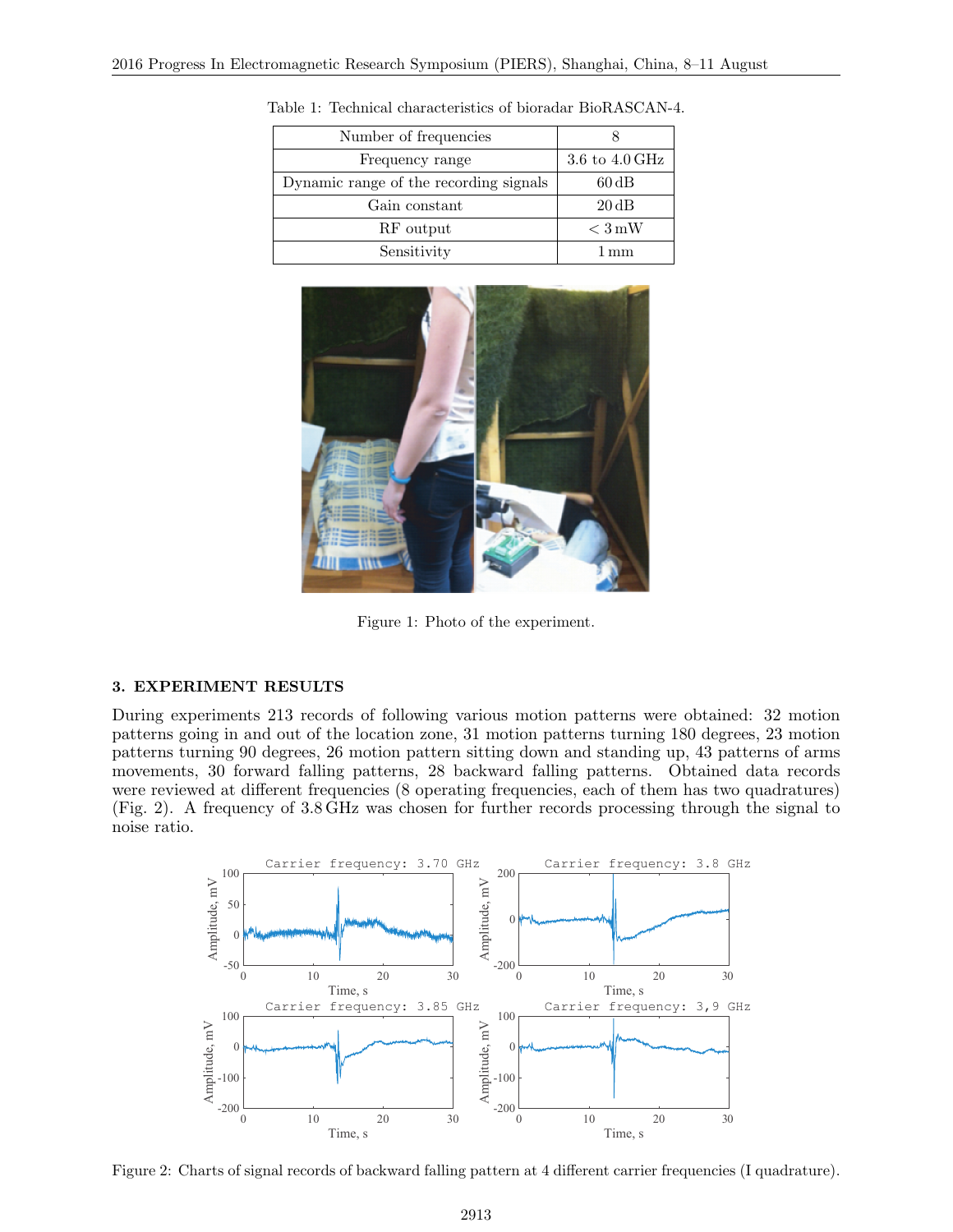The obtained data was divided into training and test samples. To identify characteristic indicators of class "fall" among the training data the following parameters were calculated: **M** average value of the signal amplitude,  $A_{\text{max}}$  and  $A_{\text{min}}$  — maximum and minimum value of signal amplitude, **t** is length of event, **S** is standard deviation of an amplitude over the entire signal duration. Maximum variation of signal amplitude **∆A**max was calculated from the data minimum and maximum values. Averaged results of the calculations are shown in Table 2.

| Motion patterns                       | $\mathbf{\Delta A} = \mathbf{\Delta}(\mathbf{A}_{\text{max}} - \mathbf{A}_{\text{min}}) \text{ mV}$ | $S_{\rm mV}$ | t s  |
|---------------------------------------|-----------------------------------------------------------------------------------------------------|--------------|------|
| Going in and out of the location zone | 1262.61                                                                                             | 152.95       | 2.69 |
| Turning 180 degrees                   | 2130.62                                                                                             | 423.13       | 2.87 |
| Turning 90 degrees                    | 1495.41                                                                                             | 233.72       | 2.17 |
| Arm movements                         | 1516.07                                                                                             | 295.8        | 3.57 |
| Sitting down and standing up          | 2456.36                                                                                             | 404.65       | 2.39 |
| Fall                                  | 601.68                                                                                              | 73.91        | 1.45 |

Table 2: Averaged evaluations of experimental results.

# **4. CLASSIFICATION**

Preliminary data analysis showed that the following parameters were useful for fall event classification — length of event and variation of signal amplitude. Considering the length of training data set threshold classification method was chosen. The following ratio for combined assessment of selected signal parameters was introduced:

$$
F = 10 - \mathbf{t} - \frac{\Delta A}{1000} \tag{1}
$$

The threshold value of the coefficient *F* based on the training sample was calculated. Observations of calculated results revealed that coefficient *F* is greater than 7 for the class "fall". To build the above classifier in Matlab language the following algorithm was implemented (Fig. 3)



Figure 3: Scheme of the proposed algorithm for radar based fall detection.

- 1. Calculating maximum signal energy and maximum variation of the signal amplitude ∆**A**.
- 2. Dividing the signal into segments of duration 0.1 s. Calculate signal energy values in the segments. Finding significant changes in signal energy. If energy value of the next segment more than 2 times larger than the value of the previous segment and current energy value is more than 20 percent of maximum energy, fixing the start of event. Similarly finding end times of events. Computing the length of event **t**.
- 3. Calculating *F* coefficient and classifying event **t**.

The developed algorithm was validated on a test sample. Table 3 summarizes the resulting confusion matrix.

|                        | <b>Actual Class</b> |      |          |
|------------------------|---------------------|------|----------|
|                        |                     | Fall | Not fall |
| <b>Predicted Class</b> | Fall                |      |          |
|                        | Not fall            |      | 75       |

| Table 3: Confusion matrix. |  |
|----------------------------|--|
|                            |  |